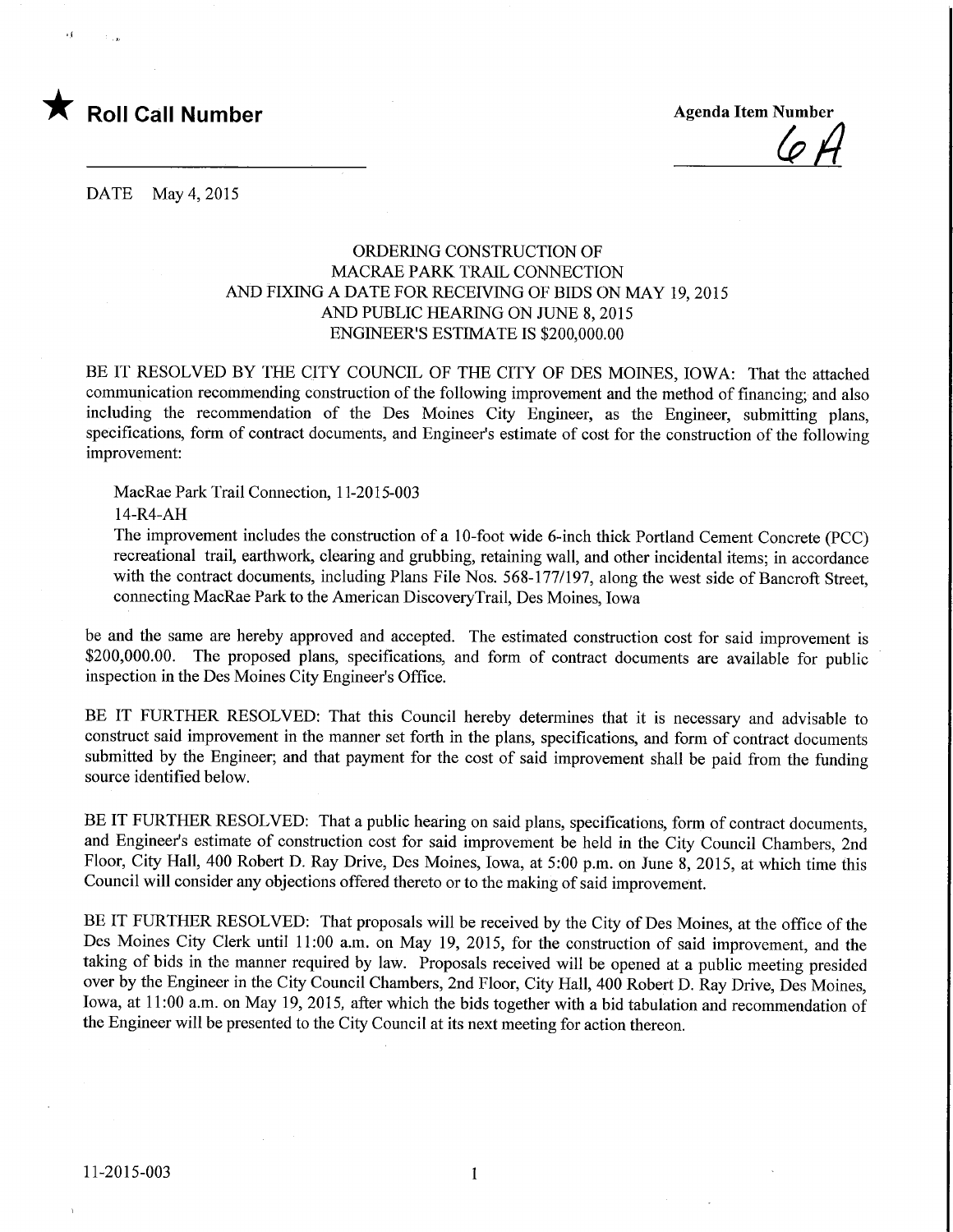

**Agenda Item Number** 

DATE May 4,2015

BE IT FURTHER RESOLVED: That an appropriate Notice to Bidders and Notice of Public Hearing for said improvement be published in the Des Moines Register as provided and directed by Chapter 26 and/or 314, Code of Iowa.

(City Council Communication Number  $/5 - 332$  attached.)

Moved by to adopt.

 $\overline{\phantom{0}}$ 

Kathleen Vanderpool Deputy City Attorney

FORM APPROVED: THE RESERVED OF THE RESERVED FUNDS AVAILABLE

Daniel E. Ritter Des Moines Finance Director

Funding Source: 2015-2016 CIP, Page Parks - 7, Multi-Use Trails, PK045, Being: \$200,000 in Iowa Department of Natural Resources (IDNR) Resource Enhancement And Protection (REAP) funding (\$300,000 max)

| <b>YEAS</b> | <b>NAYS</b> | <b>PASS</b> | <b>ABSENT</b>   |
|-------------|-------------|-------------|-----------------|
|             |             |             |                 |
|             |             |             |                 |
|             |             |             |                 |
|             |             |             |                 |
|             |             |             |                 |
|             |             |             |                 |
|             |             |             |                 |
|             |             |             |                 |
|             |             |             | <b>APPROVED</b> |
|             |             |             |                 |
|             |             |             |                 |
|             |             |             |                 |

I, Diane Rauh, City Clerk of said City Council, hereby certify that at a meeting of the City Council, held on the above date, among other proceedings the above was adopted.

IN WITNESS WHEREOF, I have hereunto set my hand and affixed my seal the day and year first above written.

Mayor